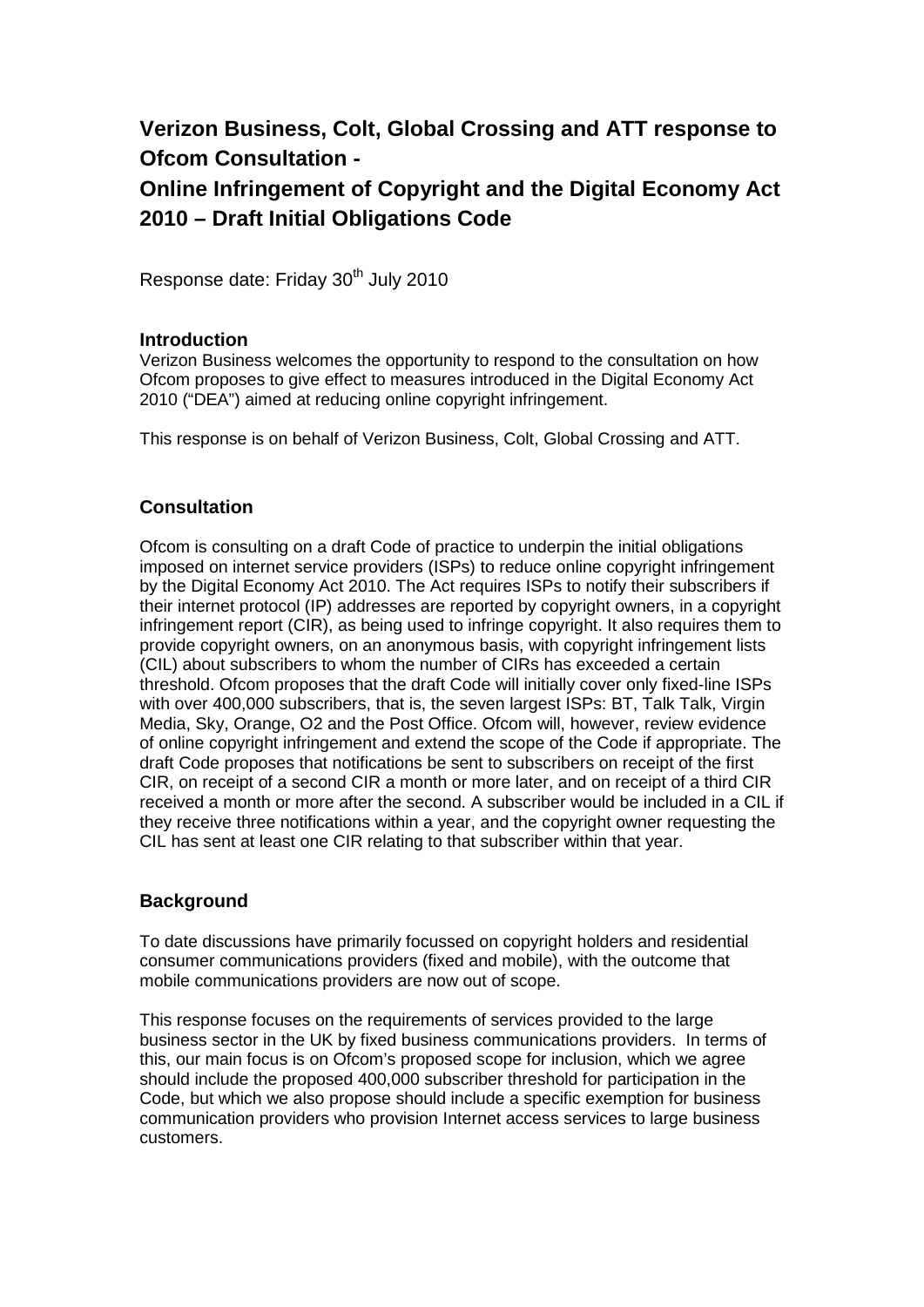# **Application of the Code**

# **1. Business ISPs Should Not Be Covered Under the Code**

# **a. Preliminary Discussion**

The explanatory notes to the Digital Economy Act states that the obligations under the Act should fall on all ISPs except those who had demonstrated a very low level of online infringement, and that the Code should set out a qualifying threshold criteria, based on the number of CIRs an ISP received over a set (rolling) period of time. The government anticipated that most small and medium-sized ISPs and, possibly, the mobile networks would fall under the threshold. We believe that most if not all business communications providers will also fall under this threshold.

Notwithstanding the discussion in the explanatory notes, no CIRs have been issued to date and Ofcom reports that it does not have information about CIR volumes. Accordingly, Ofcom is not able to set a CIR-based threshold for qualifying ISPs which is objectively justifiable, non-discriminatory or proportionate, as the Code is required to be. Therefore, it proposes that the Code should initially cover only fixed-line ISPs who have a subscriber base of more than 400,000 subscribers. This would mean that the seven largest fixed residential consumer ISPs - BT, Talk Talk, Virgin Media, Sky, Orange, O2 and the Post Office - will be covered by the Code from the outset. Among other things, Ofcom considers this to be proportionate because the relevant ISPs together account for 96.5% of the residential and SME business broadband market and information obtained from copyright owners suggests that there is a broad correlation between the number of subscribers an ISP has and the level of alleged copyright infringement activity on their service.

We agree that Ofcom must clarify the scope of the Code, and we agree the 400,000 subscriber limit is an appropriate threshold. However, in line with the exclusion of mobile providers, for the reasons stated below, we strongly encourage Ofcom to similarly exclude Business Communications Providers<sup>1</sup> from the Code as well.

### **b. Rationale for Exclusion of Business ISPs from the Code**

Ofcom has proposed that mobile ISPs be excluded from the Code because, among other reasons, mobile networks are less conducive to online copyright infringement due to speed and capacity restraints, and mobile network operators assign public IP addresses differently from most fixed ISPs, limiting allocations of IP addresses and using them in a more dynamic way, sharing them across subscribers. We agree with the proposal to exclude mobile ISPs from the Code, but we believe similarly compelling arguments exist to support the exclusion of Business Communications Providers and ISPs as well.

<sup>&</sup>lt;sup>1</sup> For the purposes of these comments, we use the terms Business Communications Provider and Business ISP to mean an entity that provides, amongst other services, wholesale IP, backbone, VPN and similar services to enterprise and large business customers who typically use services purchased to provide internet access to diverse business locations and/or to offer downstream ISP and other services to their own customers. This is differentiated from a residential consumer ISP that will have direct contracts to provide retail services often via a consumer portal.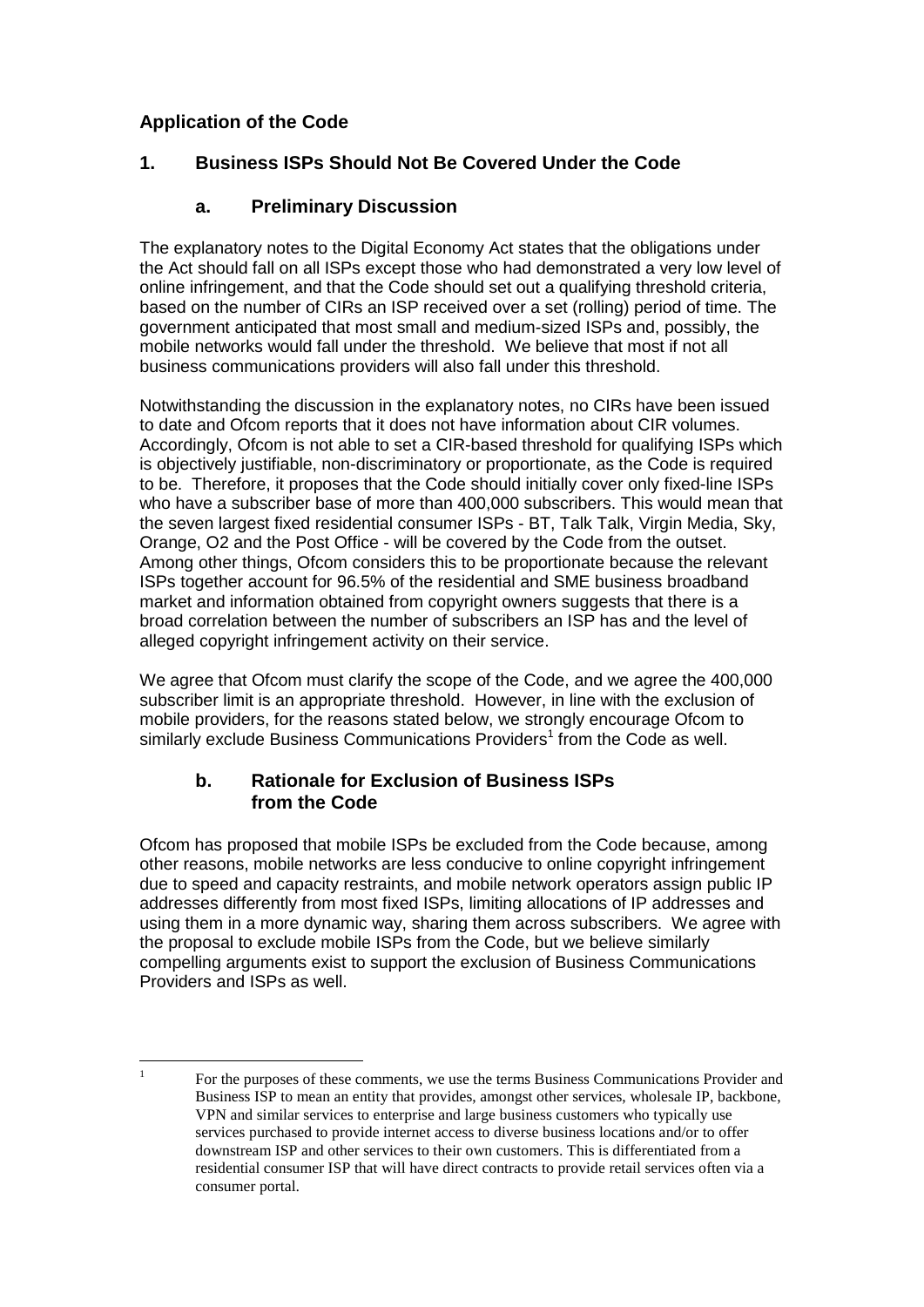At a very simple quantitative level a Business Communications Provider is likely to have far fewer customers, from a few thousand to possibly tens of thousands, when compared to the many millions of customers that a mass market residential consumer provider generally has. As such, the likely incidence of infringement, on a per customer basis, is likely to be significantly lower as well for such a Business  $ISPs<sup>2</sup>$ , suggesting that exclusion of this group of providers will do little or nothing to support Ofcom's overall objective of combating online piracy.

The anticipated small volume of allegedly infringing conduct among large business customers is understandable when one considers the nature of the workplace and the incentives large businesses – and their employees, have to discourage or abstain from copyright infringement.

- First, contracts of employment typically dictate what is and is not permissible for work based online activity – with the consequences made clear to the employees of large businesses. Therefore, there is a clear incentive on employees not to engage in certain (unlawful) activities when at work for fear of breaching their employment agreement.
- Second, large businesses commonly have work-based IT and internet policies that govern and limit employees' actions in work situations. Employers utilise a range of anti-virus software, content filters, firewalls and other technical controls to police the use of their networks and internet access connections. These efforts not only deter unlawful file sharing activity, they help prevent it from occurring in first instance.
- Third, large businesses have a keen interest in policing their networks to safeguard their data, employees and customers from the viruses, malware and other internet-borne threats that can be embedded in downloaded P2P files. Preventing online piracy through network security practices, and enforcing employee rules against piracy, are ways large businesses can keep threats from infecting corporate networks, and help limit congestion on their networks caused by unlawful file sharing.
- Fourth, large businesses often prevent employee access to sites that offer applications that may promote unlawful file sharing, such as Bittorrent sites.

For all these reasons, we believe that Business Communications Providers, and the large business customers that they serve, are in a very different position from mass market residential consumer ISPs; and therefore, that an exclusion from the Code for such Business ISPs is appropriate.

# **2. Notification system**

An additional and important basis for distinguishing Large Business ISPs from mass market residential consumer ISPs is that the system for identifying alleged infringers is not tailored to the enterprise or large business customer, and the notification system, as proposed, does not work effectively in the case of Business Internet access services.

The process used by copyright owners ("COs") to notify an ISP about allegedly infringing activity by their subscribers relies on identification of alleged infringers

<sup>&</sup>lt;sup>2</sup> We use the terms "Large Business Communications Provider" and "Large Business ISP" synonymously as defined in Footnote 1, supra.